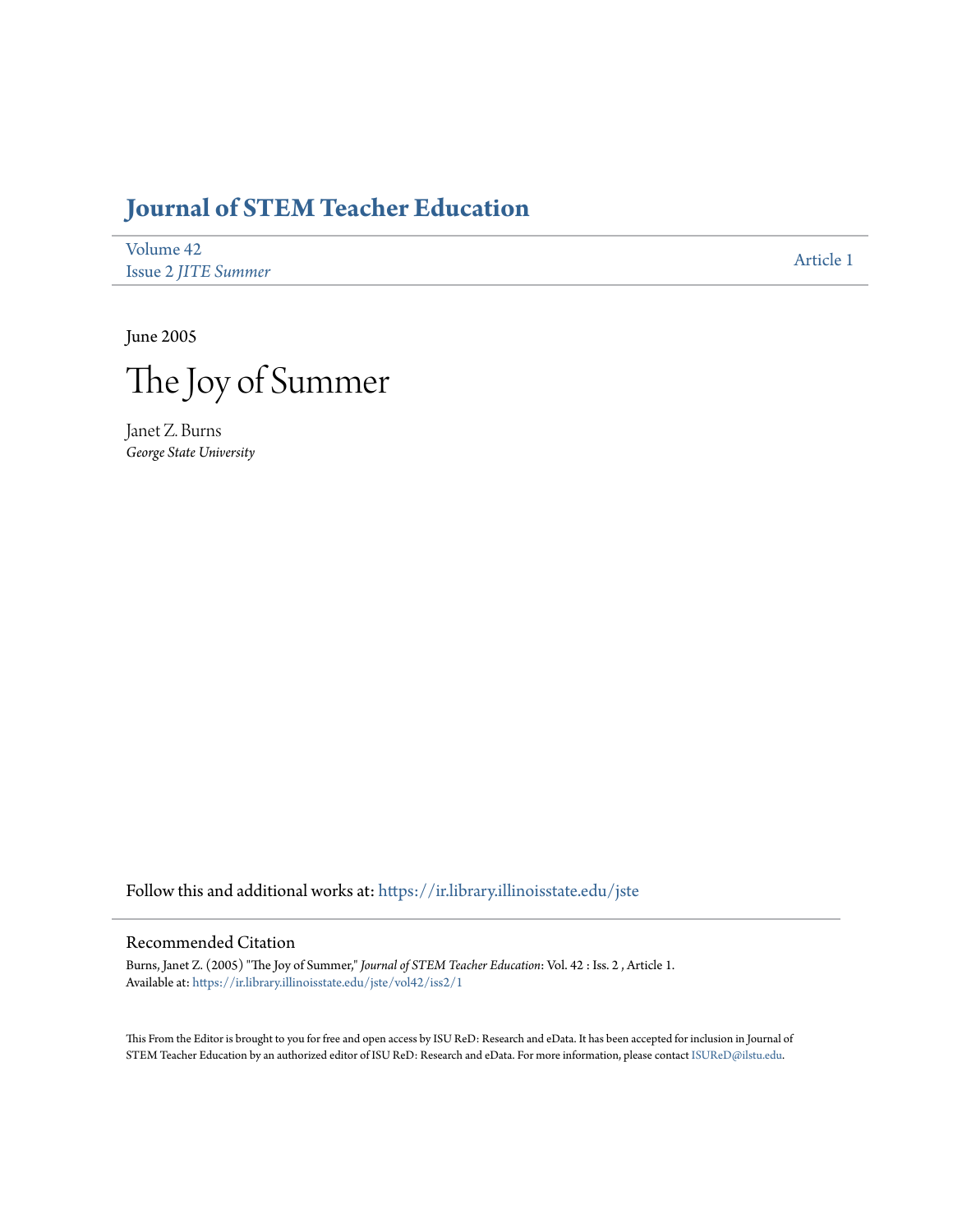## **The Joy of Summer**

Summer is an exciting and joyful time for a variety of reasons. For some of us, summer offers the gift of time to engage in research and writing. For other, summer offers the excitement of beginning to "shape" a new group of students who are entering alternative teacher certification programs. These competent technicians will soon be taking on new professional identities as career and technical education teachers. Still others of us are updating curriculum or designing new programs at both middle-secondary and post-secondary levels. Finally, some of us are pursuing leisure activities and "recharging our batteries" for the busy fall days ahead.

Whatever your summer circumstance, this issue of *JITE* aims to peak your professional interest. We have selected pieces we believe have value in defining and developing our profession for junior industrial teacher education faculty as well as for the more experienced teacher educators. The "At Issue" piece was selected for its upbeat, motivational content.

### **In this Issue**

This issue of the Journal of Industrial Teacher Education provides four diverse manuscripts from the field of industrial teacher education that offer a mix of research and conceptual pieces. First, Gregory C. Petty, University of Tennessee and Roger B. Hill, University of Georgia, investigated workers' and supervisors' self perceptions of occupational work ethic as measured by the Occupational Work Ethic Inventory (OWEI). Implications are drawn from this study for improving career and technical education and training and preparing students or trainees for the world of work.

Next, Richard D. Lakes, Georgia State University, offers an examination of the ways unemployed young adults make meaning of their employment futures, and how critical work

Volume 42 Number 2 2005

3